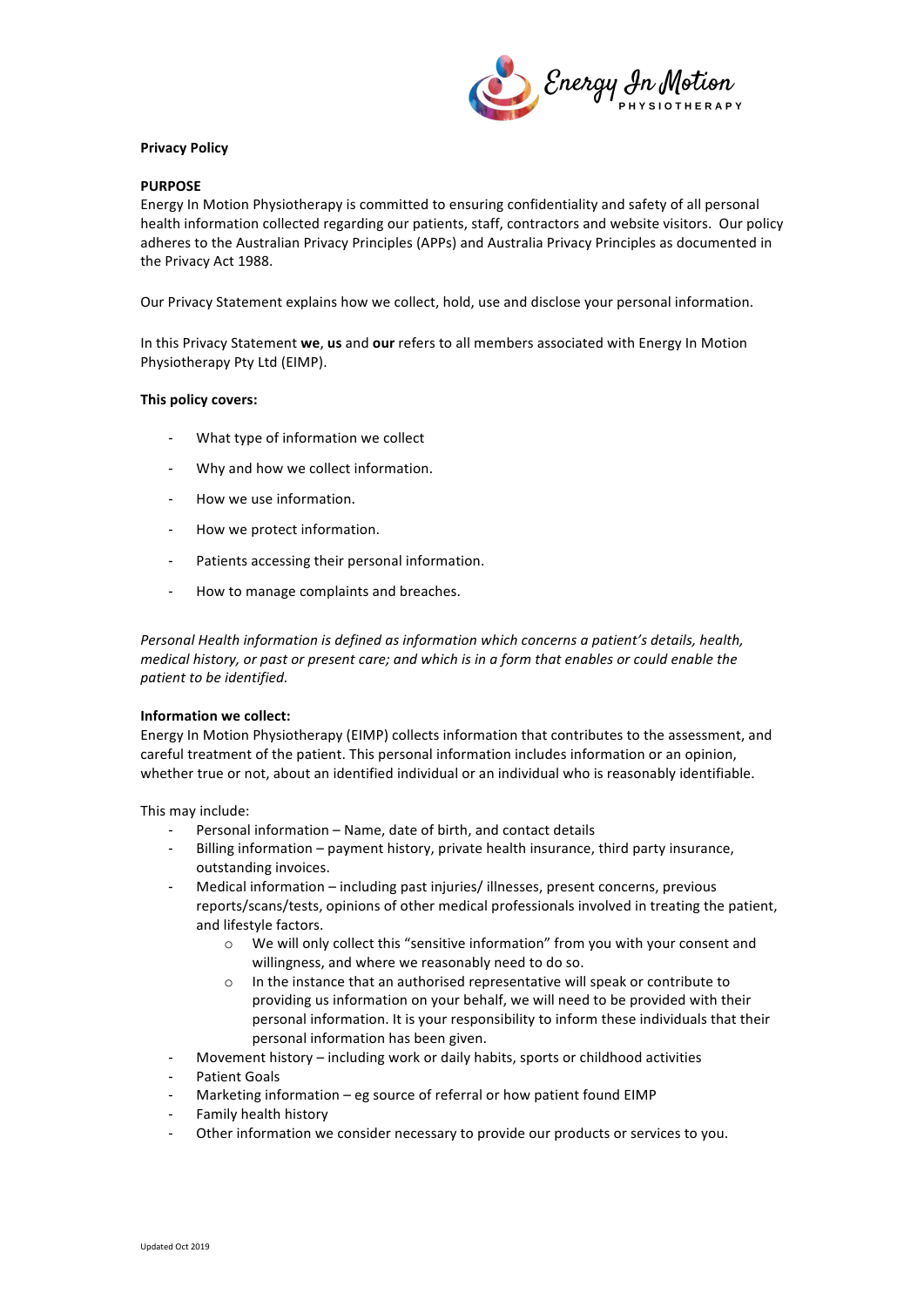

This information is collected to help our clinicians to understand the patient, and provide suitable, safe and individualised care.

## **How we collect personal information:**

Most information is gathered directly from our patients, unless this is unreasonable or impracticable. Some information is gathered through the completion of forms, for example through our website, email correspondence, phone calls, applications or social media channels when you contact us to make a booking. Most of the personal health information is gathered during our consultations, directly from our patients, or via correspondence from other treating health professionals.

In summary, the means by which we collect personal information are:

- Completion of forms through website, email, applications or social medial
- Over the phone
- Face to face consultations
- Email or written correspondence with patient or referrer
- Paying bills

Occasionally we are required to obtain information from sources other than the patient. This can include referring doctors, employees, workers compensation, third party insurance, Medicare, private health funds, parents/guardians, disability support workers, and/or family carers.

We use only lawful and fair means to collect your personal information and take reasonable action to display Privacy Notices at the time we collect your information. In the event that the Privacy Notice isn't given at that time, it can be provided soon after, via our website, or upon contacting eimphysio@gmail.com. We take reasonable action to ensure the safety of this information given (see below). 

We'll assume that, unless you tell us otherwise, you consent to us collecting the information that you provide to us (either directly or indirectly) for use and disclosure by us according to this Privacy Statement.

## **How we use personal information:**

The information gathered is used to safely and thoroughly care for our patients. This may include:

- Verification of your identity
- Understanding your presenting condition
- Devise a suitable treatment plan
- Provide you with information/ recommendations in person or over the phone relating to your health plan
- Information regarding source of referrals is used for Marketing analysis and business growth
- Maintaining our records and internal reports

## Who we may disclose your personal information to:

- Communication with other relevant treating health professionals for holistic care management
- Communication with family members (when consent is given), to support the projected plan for the patient
- Communication with insurers, employers, third parties, Medicare, DVA or Private Health Insurers. This may include liaison with case managers, or medical/allied health specialists employed by these governing bodies.
- Other parties reasonably expected to be included in the treatment of any patient case.
- Information is only provided to third parties on the provision that patients have accepted this privacy policy.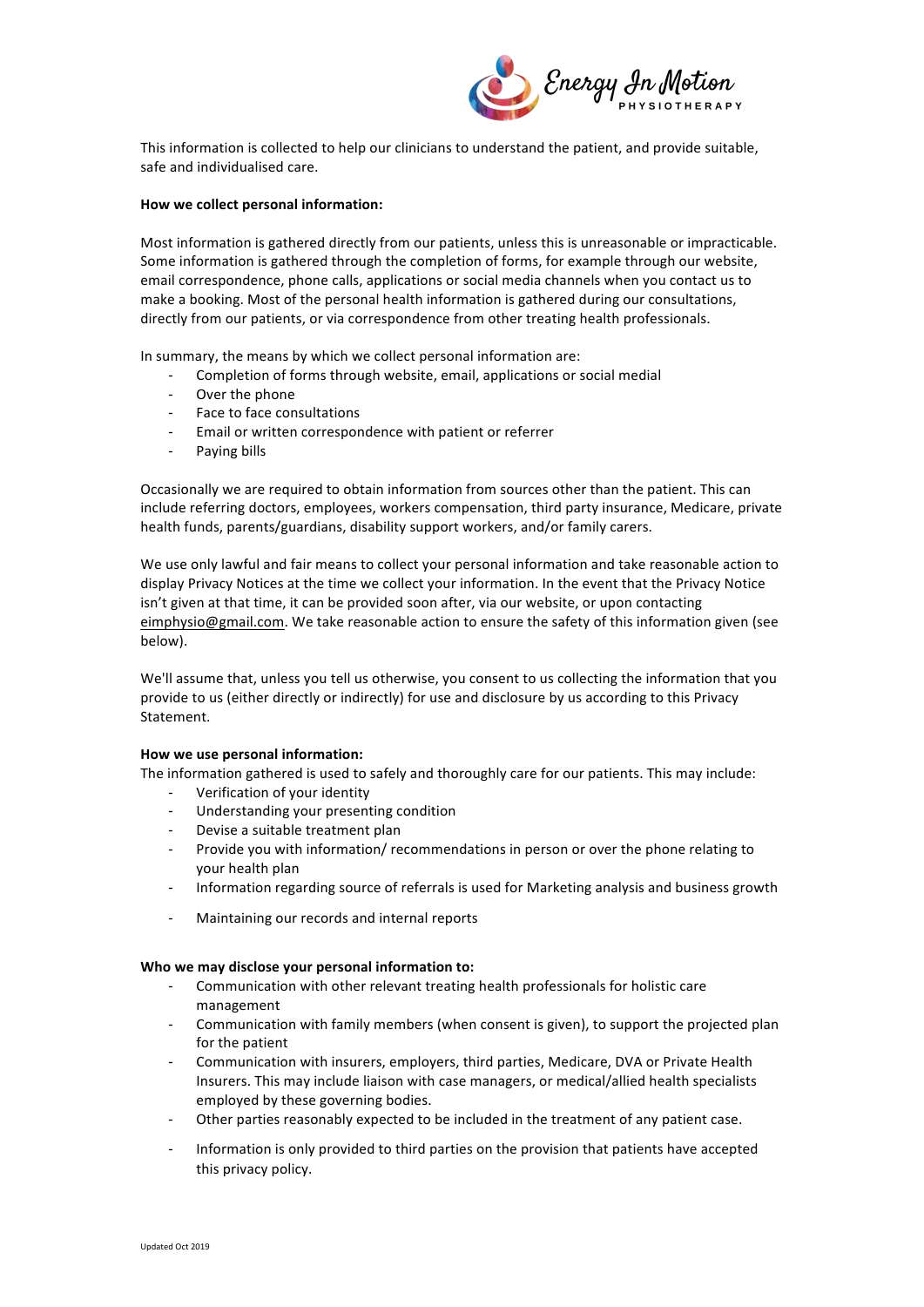

- Debt collectors in the instance that outstanding invoices are not paid within a 3-month time frame of unpaid invoice.
- Law enforcement or government agencies, as required or authorised by law (for example, to the Australian Tax Office).

We take reasonable steps to ensure these organisations comply with confidentiality and privacy obligations concerning the protection of personal information.

## **Direct Marketing:**

Occasionally, contact information given such as emails, address or phone numbers can be used for marketing promotions. These will be limited and patients have the option to opt out of receiving promotions at any time.

# **Third Party websites:**

We may provide links to other websites, which may be educational, or supplementary to your health plan. We make no representations or warranties in relation to the privacy practices of any third party website. We are not responsible for the privacy policies or contents of any third party website. If you visit a third party website, you are governed by the terms of use and privacy policy of that third party website. 

## **How we protect Information:**

Energy In Motion Physiotherapy is committed to handling private health information with respect and safety. Patient information is stored within EIMP's securely protected software database. To safeguard and secure information, the following measures are in place to protect from mishandling, unauthorised use and interference of patient information:

- **Electronically** 
	- o Virus scanning and protection
	- $\circ$  Web domain scanning and protection.
	- $\circ$  Secure server and closed network environments
	- o Security of, and password protected online patient files.
	- $\circ$  Ongoing training and security reviews.
	- Physical and managerial safety practices by clinicians.
		- $\circ$  Clinicians understand the ethical and safety principles related to handling private health information.
		- $\circ$  Clinicians are trained to share private health information with other treating specialists only in the best interests of the patient and will not share with anyone not directly related to treatment.
		- o Information will not be shared in the case that the patient does not consent.

When our service involves other parties, such as doctors or other allied health professionals, we will only provide them with the necessary information related to their interaction with the patient.

Medical professionals, allied health personnel, and third party companies also adhere to strict controls for protection of patient information, to avoid the mishandling, or unauthorised disclosure of information. When consent has been granted by the patient to liase with treating medical professionals or third party companies, the handling and safeguard of information is the responsibility of that third party institution.

# **Patients accessing personal information:**

We take reasonable steps to ensure that the information we hold is true, accurate, not misleading, timely and secure. Please advise us

if there is any change to any of the details you have given us, or